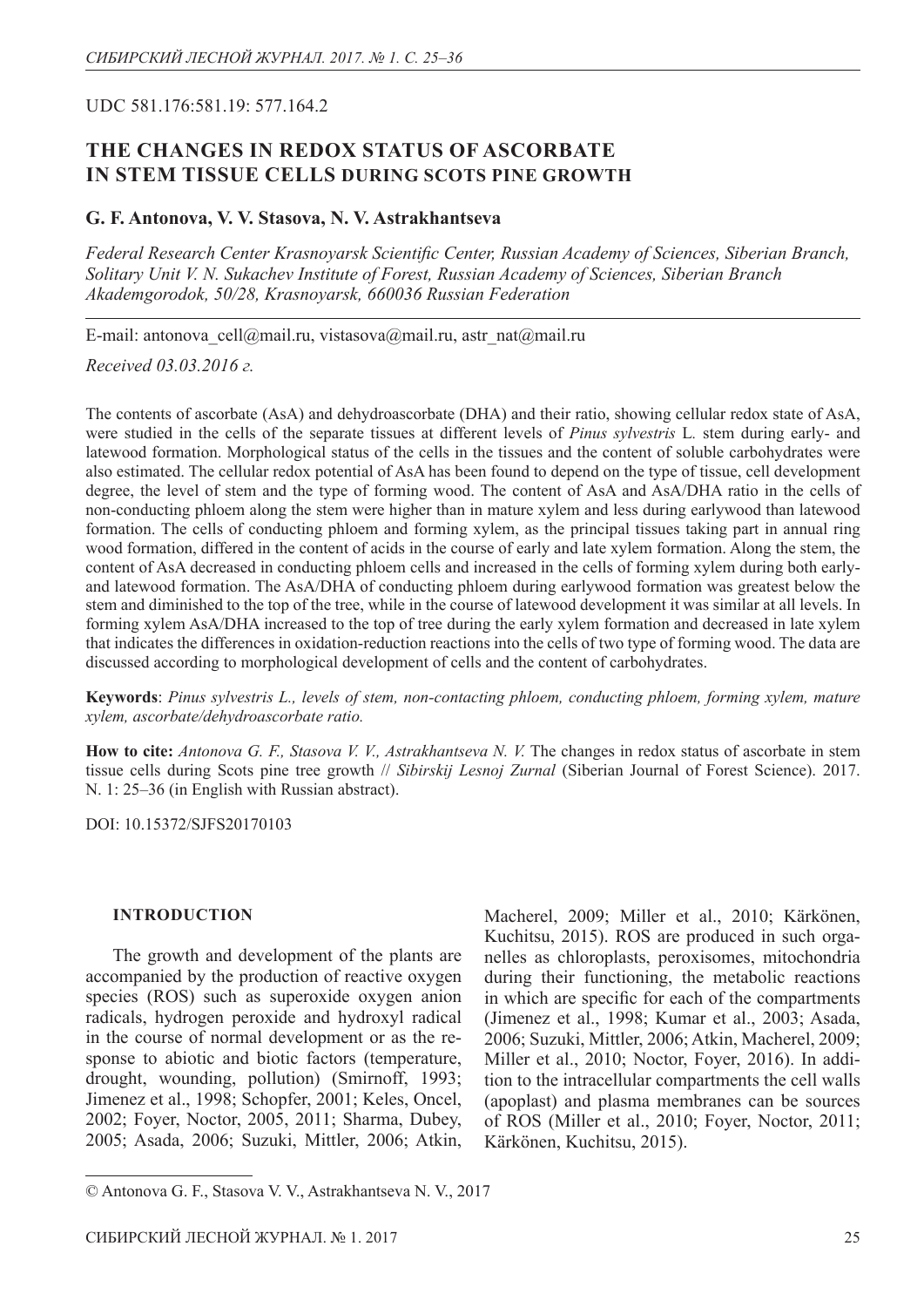The plants, as all aerobic organisms, control ROS-concentration by ROS-scavenging systems to ensue a stabilization of metabolism, sustainable growth and development. Among enzymatic and no enzymatic antioxidative pathways the important component of the active oxygen scavenging system is ascorbate–glutathione (AsA–GSH) cycle, involving the antioxidatant enzymes such as ascorbate peroxidase (APX), monodehydroascorbate reductase (MDHAR), dehydroascorbate reductase (DHAR) and glutathione reductase (GR). In this cycle dehydroascorbate (DHA) fulfils important role being the mediator in oxidative events between AsA and GSH. The ascorbate-dehydroascorbate cycle, including GR along with ascorbate peroxidases, is involved in detoxification of drought-induced hydrogen peroxide (Kumar et al., 2003; Kärkönen, Fry, 2006) as well as active oxygen (Noctor, Foyer, 1998; De Gara et al., 2000). Being located into both apoplast and intracellular compartments and acting as scavenging agents or as co-factors of enzymes, AsA, DHA and GSH influence plant growth and development by modulating processes from mitosis and cell expansion or elongation to senescence and death (De Pinto, De Gara, 2004; Potters et al., 2004; Antonova, 2012). Due to that, ascorbate and glutathione are considered as molecules with a regulatory role participating in the redox signalling of the plant cells (Noctor, Foyer, 1998; Meyer, 2008; Szalai et al., 2009; Miller et al., 2010; Foyer, Noctor, 2011; Kärkönen, Kuchitsu, 2015) and as dynamic signaling compounds of metabolic interface between external effects and physiological responses (Foyer, Noctor, 2005, 2011). Although GSH and ascorbate fulfill similar essential antioxidant roles, they serve different functions in the control of cell division and cell growth and considered as ROSindependent signals (Foyer, Noctor, 2011).

Two types of xylem, early and late, differed in the tracheid diameter and the cell wall thickness is a basic feature of coniferes wood. Although the development of two wood types in annual ring occurs by one process: cell production by cambium, growth of primary cell walls (expansion growth) and maturation, including secondary cell wall and lignification, their morphological parameters as well as the number of cells in the annual rings depend on the conditions of the formation and development of the cells (Antonova, Stasova, 1993, 1997). Physiological and biochemical events in the cells, leading to morphological differences, resulted from the changes in cell metabolism under influence of environmental factors. One of decisive factors affecting cell development transition from early to late type is internal

water stress (Zahner et al., 1964; Nonami, Boyer, 1990*a*, *b*). The changes along the chain of metabolic reactions due to low water potential evoke the cells produced by the cambium to be further developed as late tracheids. Low water potential (internal water stress) in developing xylem can arise because of the lack of rainfall (external stress), the exhaustion of water stores in soil and increased solar radiation (Antonova, 1999), strengthening of evapotranspiration at high air temperature (Gregg et al., 1988) that reduces the internal water stores in stem tissues, or because of flooding of root system («physiological drought»). Physiological drought provoked by oxygen deficiency in soil decreases water absorption (Lyr et al., 1967).

From physical characteristics of water state in a plant (turgor, osmotic and water potential) the water potential gradient is the first reaction to the appearance of the water stress (Nonami, Boyer, 1990*a*). In tree stem water potential, a gradient appears between mature xylem and growing cells (Nonami, Boyer, 1990*a*) or between the roots and the crown due to transpiration (Schulze et al., 1985; Kaibijainen, Sazonova, 1993). Water potential in radial direction increases to phloem side (Boyer, 1988), while water potential of cells themselves decreases in the phloem (Cosgrove, 1986). Weakening of cell walls provokes the diminishing of cell water potential and the water from apoplast begins to go into cells causing the tension of apoplastic solutions that in turn initiates the inflow of water (Cosgrove, 1986). The changes of water potential can also occur because of the adhesion of water in cell wall during structural component deposition (Nobel, 1970). The variations in water potential under the influence of external factors and as a result of metabolic processes both into the cells and the structural changes in cell wall (weakening of wall, deposition new components and lignin as well), can be considered as the main trigger factor in the changes of plant metabolism. The apoplast is the first compartment, which reacts to a fluctuation of water potential. The apoplast, being transport system for water, anions and substances, acts as a mediator between cell wall and intracellular space of cell itself determining the state of internal medium in cytosol (Miller et al., 2010). The changes in water regime of the tissues along the radial and vertical directions of the stem, influencing cambium activity and differentiation of its xylem derivatives, lead to differences in the number of cells and morphological parameters of the tracheids at different levels of stem in larch *Larix sibirica* Ldb. and in other coniferes trees (Kramer, Kozlowski, 1979; Zimmermann, 1983; Antono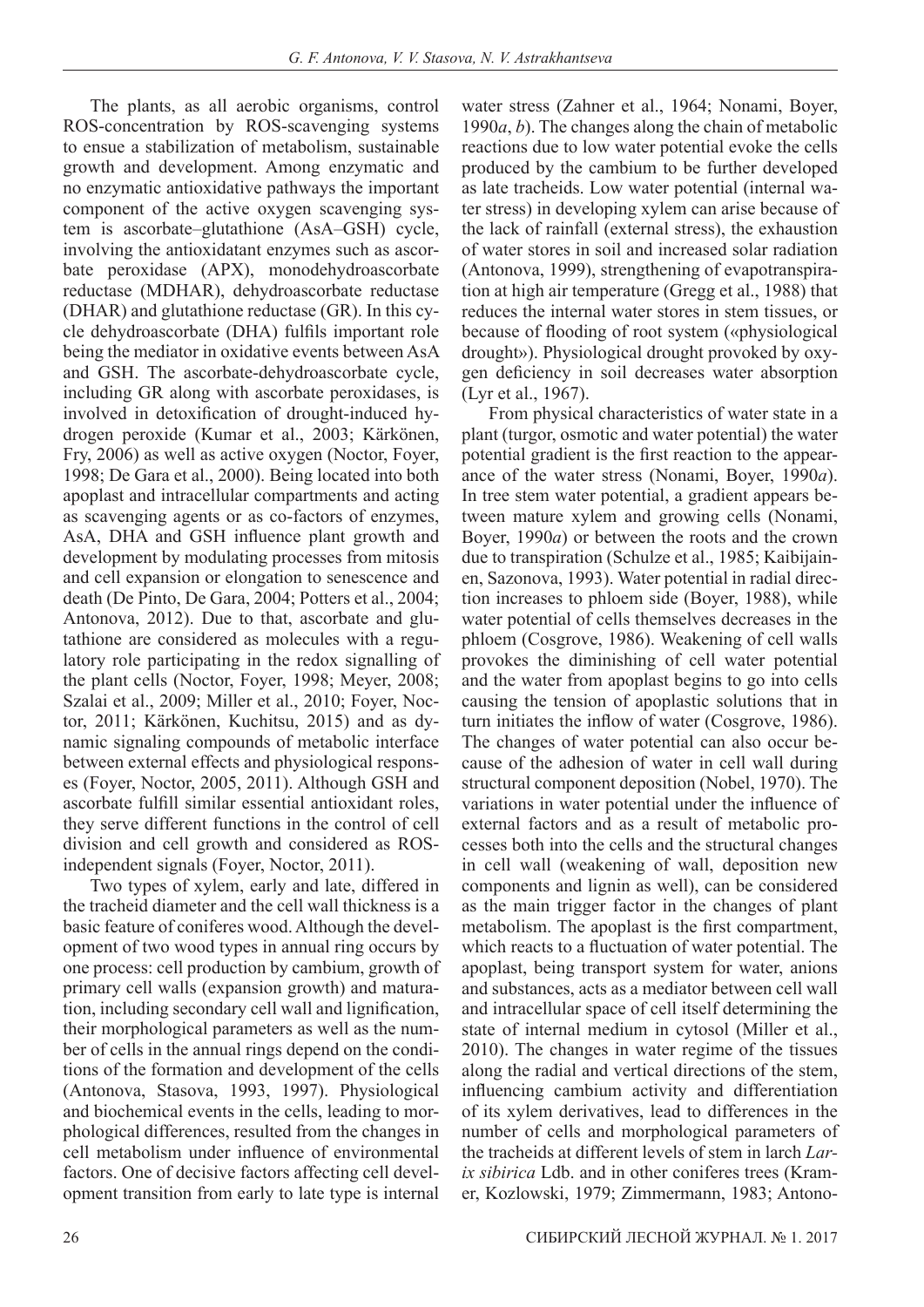va, 1999). The variation of water potential in the cells of plant tissues provokes the changes in cell growth rate and cell wall structure (Wodzicki, 1971; Cosgrove, 1986, 1997; Antonova, 1999), modulating availability of assimilates and growth-stimulate substances (Ahmad et al., 2010) and antioxidant defense (Duan et al., 2007).

The study of the redox-potential along the radial row of the tracheids showed the significant variations in the content of AsA, DHA and their proportion during annual wood ring formation in Scots pine *Pinus sylvestris* L. and in larch *Larix sibirica* Ldb. (Antonova, 2012). The changes in the AsA pool at cell developmental stages and its accessibility to be oxidized resulted in the activity of cambium, in cell expansion growth and lignification that in turn leaded to the differences in the number of early and late tracheids in annual wood layer as well as in their radial diameters and cell wall thickness and in the rate of lignification in two types of wood (Antonova, 2012; Antonova et al., 2014). The ratio AsA/DHA decreased from the start to the end of lignification and maturation of the early tracheids and, in contrast, increased during the late tracheid maturation, indicating the differences in the level of redox-processes in the cells of these tissues (Antonova et al., 2014).

The differences in the morphological parameters of tracheids in pine along both radial rows and the stem, caused by the changes in the cambium activity, the conditions for growth and development of cells due to the variations in the water potential are, obviously, resulted from the differences in pathways of ROS production in the organelles and the activities of enzymes in scavenging system. AsA, DHA and their ratio can be the indicators of steady development of the tissues at separate levels of tree stem.

The purpose of this work was to compare the changes in ascorbic and dehydroascorbic acids (and their ratio) in the tissues with different development degree at separate levels of pine stem in the periods of earlywood and latewood formation.

## **MATERIALS AND METHODS**

*Plant material.* The tissues with different degree of development were sampled at separate stem levels of 30-year-old pine *Pinus sylvestris* L. trees in the periods of earlywood and latewood formation. Since during annual ring formation the stages of growth and development of early and late tracheids can overlap each with other in time (Antonova,

Stasova, 2015) the tissues were sampled in late June and early August. In climatic conditions of Middle Siberia this corresponded to the periods of formation either earlywood or latewood. The height of trees (two in each time sampling) was in late June 14 m and in early August – 11 m.

Non-conducting phloem (ncPh), conducting phloem (cPh), developing xylem (dXyl) and mature xylem (mXyl) were scraping off layer by layer from stem segments located at three levels of the tree: 1.3, 6.8 and 12.3 m of the stem levels in late June and 1.3, 4.3, 7.3 m of the stem levels in early August. Each of the scraps was controlled by anatomical and histochemical tests. Simultaneously the tissue samples have been taken to assess the content of moisture.

The xylem cells with different developmental stages along radial row tracheids from the same trees were used to determine the redox-potentials of cells (Antonova et al., 2009).

To estimate of morphological status of the tissues and the development degree of the cells the cross-cut-sections, sampling at the same levels, were stained with cresyl-violet (Antonova, Shebeko, 1981). To test the beginning of lignification the staining with phloroglucinol-hydrochloric acid was employed. The number of cells in different tissues was calculated.

*Biochemical tests.* The tissues sampled were immediately fixed with ethanol at the final concentration not exceeding 80 %, weighed, and kept in a refrigerator until analyses. Sample weight was estimated, taking into account 96 % ethanol used for fixation. After grinding with mortar and pestle in liquid nitrogen the tissue samples were processed 80 % of ethanol at room temperature. The extracts were evaporated at 40 °C and dry residues were treated with water and chloroform by turns. Water extracts were combined and divided into two parts. The each of them was used to assess the content of carbohydrates (Dubois et al., 1956) and AsA, DHA (Antonova et al., 2009). To estimate of AsA and DHA the water solution was acidified by HCl to pH 2.0–2.5, phenols were extracted away with ethyl ether and AsA and DHA were determined in water solution with 2, 4-dinitrophenylhydrazine (Roe, Oesterling, 1944). This technique was adapted for parallel determination of both acids in the conifer tissues (Antonova et al., 2005, 2009). The solutions, contained 1 to 20 mg AsA (DHA) in 1.5 ml of 5 % metaphosphoric acid, were used for the calibration curves. DHA has been obtained by (Roe, Oesterling, 1944).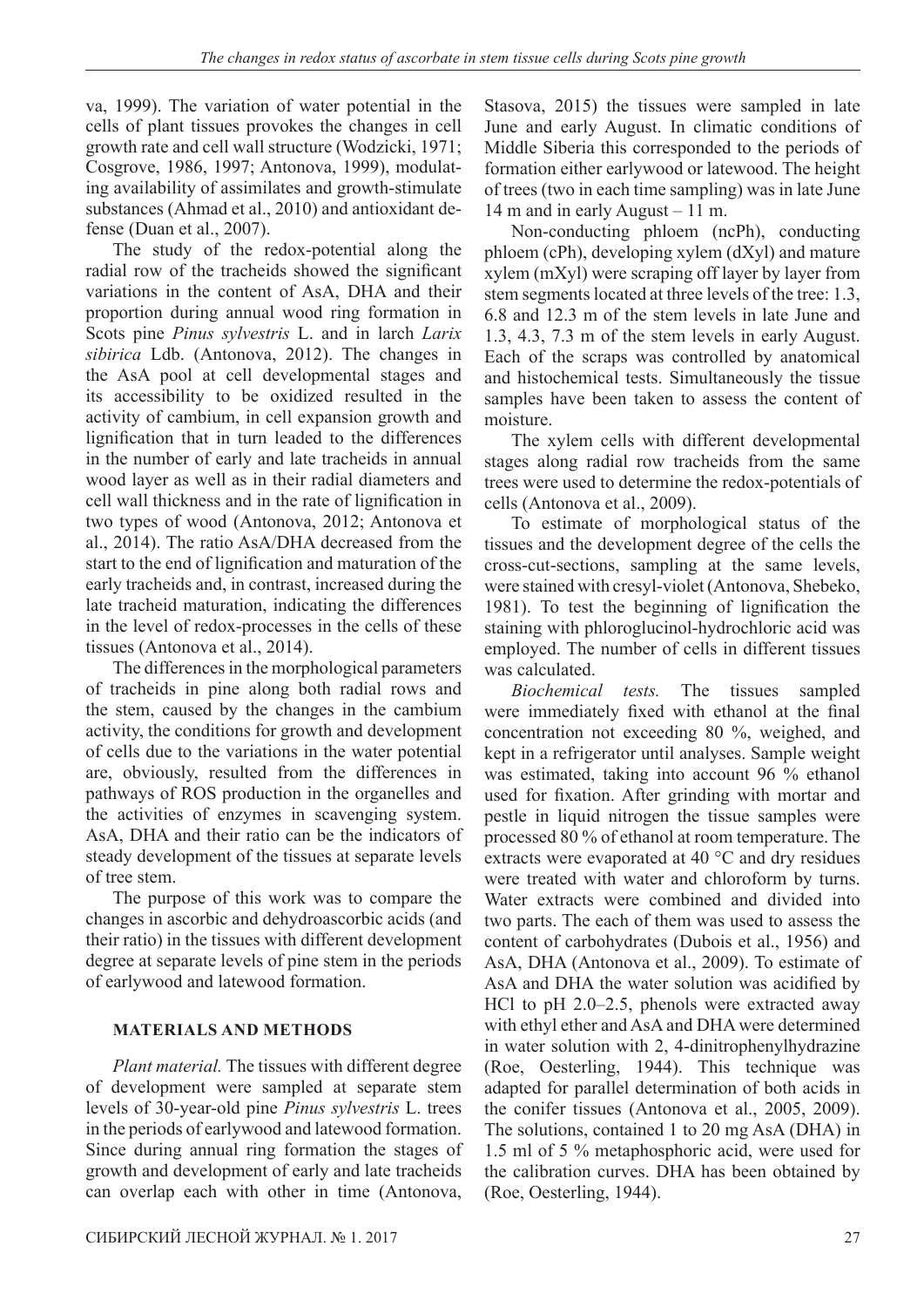#### **RESULTS AND DISCUSSION**

*Morphological state* of tissue development at separate levels of pine tree stem is presented in the table (Table).

The mature (non-conducting) phloem contained the layers of early and late sieve cells as well as parenchyma cells (Table). From the sieve cells of nonconducting phloem the last cells, formed in the end of the previous season, are capable to transport of assimilates at the beginning of current year only. On the contrary, parenchyma cells can be considered as participants in a growth and development of forming xylem cells due to the presence of the starch and fatty acids, which can be used in metabolism of xylem cells and in synthesis of their structural components. For example, we observed the decrease in starch granules in parenchyma ray cells of different annual phloem layers (Antonova, Stasova, 2006) as the result of starch hydrolysis in the period when the photosynthesis was suppressed due to high temperature and additional substrates were required to synthesize structural compounds and / or support of a viability of cells.

The phloem of the current year consisted of mature sieve cells, formed in the season, and conducing sieve cells. The number of both type of cells increased along the stem (Table). In late June the phloem layers in both ncPh and cPh increased to the top of the stem due to the production of new cells. In early August mature sieve cells increased at all levels of the stem whereas the number of conducting cells was practically the same. Total number of phloem cells was more at high level of the tree. This corresponded to increase in intensity of assimilative apparatus of tree to this period after the completion of its formation. Phloem cells, taking part in assimilate transport in both vertical and in radial directions, must have a steady state of redox-potential to coordinate multiple events in the time and the space and to promote not only phloem tissue functioning itself but also growth and development of xylem tissue.

Current year xylem layer consisted of three zones, including cambium, cell growth expansion, cell wall thickening as well as mature cells of earlywood and latewood (Table). In dXyl the cell growth zone in the period of earlywood formation (in late

| Tissues in stem                  | Characteristics<br>of tissue,<br>the number of cells | June, 29          |                |                | August, 11     |                |                |
|----------------------------------|------------------------------------------------------|-------------------|----------------|----------------|----------------|----------------|----------------|
|                                  |                                                      | Levels of stem, m |                |                |                |                |                |
|                                  |                                                      | 1.3               | 6.8            | 12.3           | 1.3            | 4.3            | 7.3            |
| Phloem paren-<br>chyma, %        |                                                      | $23.7 \pm 2.6$    | $15.0 \pm 2.4$ | $14.4 \pm 2.3$ | $16.2 \pm 2.4$ | $17.2 \pm 1.3$ | $13.8 \pm 2.4$ |
| Phloem cells<br>of previous year | Early                                                | $5.4 \pm 0.8$     | $5.0 \pm 0.7$  | $5.5 \pm 1.0$  | $4.6 \pm 0.6$  | $6.5 \pm 1.0$  | $6.8 \pm 1.5$  |
|                                  | Late                                                 | $3.4 \pm 0.8$     | $4.8 \pm 0.8$  | $3.8 \pm 1.3$  | $6.4 \pm 1.1$  | $7.0 \pm 1.4$  | $14.0 \pm 2.8$ |
|                                  | Early, %                                             | 61.36             | 51.02          | 59.14          | 41.82          | 48.15          | 32.53          |
|                                  | Late, $\%$                                           | 38.64             | 48.98          | 40.86          | 58.18          | 51.85          | 67.47          |
| Phloem cells<br>of current year  | Non-conducting                                       | $4.6 \pm 0.6$     | $5.2 \pm 1.1$  | $5.2 \pm 0.5$  | $10.0 \pm 1.0$ | $11.2 \pm 1.0$ | $13.7 \pm 1.5$ |
|                                  | Conducting                                           | $2.2 \pm 0.8$     | $2.8 \pm 0.8$  | $4.0 \pm 0.2$  | $2.2 \pm 0.8$  | $2.4 \pm 2.1$  | $3.0 \pm 0.8$  |
| Xylem cells<br>of current year   | Cambium                                              | $6.0 \pm 0.1$     | $5.4 \pm 0.9$  | $6.4 \pm 0.6$  | $7.6 \pm 0.6$  | $5.0 \pm 0.7$  | $6.4 \pm 0.6$  |
|                                  | expansion zone $(G)$                                 | $3.0 \pm 0.1$     | $3.2 \pm 0.5$  | $3.4 \pm 0.6$  | $3.4 \pm 0.6$  | $2.6 \pm 0.6$  | $2.6 \pm 0.6$  |
|                                  | Zone of wall<br>thickening*:<br>D1<br>D2             | $2.0 \pm 0.1$     | $1.8 \pm 0.5$  | $1.6 \pm 0.6$  | $1.8 \pm 0.5$  | $1.4 \pm 0.6$  | $1.8 \pm 0.5$  |
|                                  |                                                      | $8.4 \pm 0.9$     | $6.2 \pm 0.5$  | $4.6 \pm 0.6$  | $26.2 \pm 2.3$ | $22.8 \pm 3.1$ | $19.0 \pm 1.2$ |
|                                  | Mature cells:<br>late<br>early                       |                   |                |                | $8.6 \pm 1.8$  | $2.8 \pm 2.6$  | $3.0 \pm 1.9$  |
|                                  |                                                      | $7.4 \pm 0.6$     | $1.6 \pm 1.5$  | $20.8 \pm 1.1$ | $26.6 \pm 1.7$ | $51.8 \pm 2.1$ | > 45           |
| Xylem cells<br>of previous year  | Late<br>Early                                        | $4.4 \pm 0.9$     | $8.2 \pm 1.1$  | $15.0 \pm 2.6$ | $34.0 \pm 1.4$ | $35.4 \pm 2.4$ | n. d.          |
|                                  |                                                      | $8.0 \pm 1.4$     | $7.8 \pm 1.3$  | $50.6 \pm 3.6$ | >25            | $59.0 \pm 2.7$ | n. d.          |
|                                  | Late cells, %                                        | 33.96             | 50.55          | 22.86          | 57.63          | 37.5           |                |
|                                  | Early cells, %                                       | 66.04             | 49.44          | 77.13          | 42.37          | 62.5           |                |

Characteristics of the tissues at separate of *Pinus sylvestris* L. stem

Note: \* D1 – xylem cells at the first stage of wall thickening zone before lignifications; D2 – lignifying xylem cells in wall thickening zone; n. d. – no datum.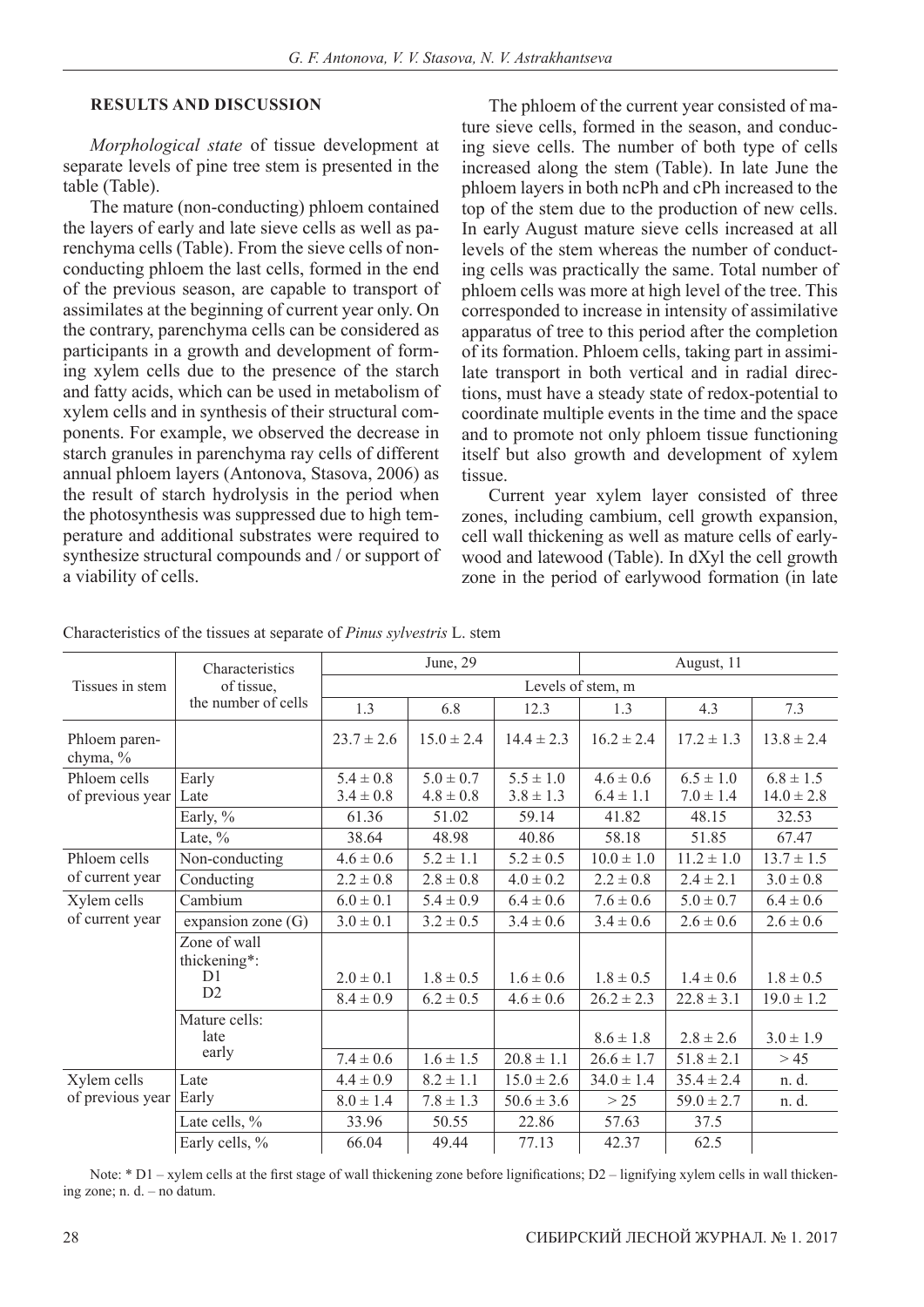June) increased with the height of the stem while in early August it was rather small at both the middle and the top of tree as tracheid growth practically was completed. The wall thickening zone before lignification (D1) was always very narrow and the number of cells within the zone didn't change with height. In the course of both earlywood and latewood formation the number of tracheids in D2 zone decreased with the height. As the result the wall thickness of tracheids was declined to the top of tree. Xylem cell wall thickness has been shown to depend on the time of the development in secondary wall thickening zone (Antonova, Stasova, 2015), that in turn is determined by the number of cells in that zone (Antonova, 1999). Mature xylem of current year in the end of June contained only early tracheids and their number increased to the top of the stem as well as in early August. The number of latewood tracheids was more at the bottom of the tree and their maturation was continued in that time yet. Basic production of ROS in dXyl tissues can be assumed to form during cell growth in expansion zone and, especially, in the course of biomass deposition within cell walls and lignification (D2). All processes were ensured by carbohydrates supplied from the phloem and further along radial row that also required the specific expenditures for the transport.

*Carbohydrates.* The changes in the content of soluble carbohydrates due to which goes multiple events of metabolism and accumulation of biomass in wood annual ring are presented in Fig. 1.

In late June ncPh contained smaller amount of soluble carbohydrates compared with the early August when the part of carbohydrates can be accumulated as storage substances. The conducting phloem, as transport system, contained the large amount of carbohydrates at all levels of stem. During earlywood formation the content of carbohydrates didn't practically change with the height of the stem and was always more than that in the period of latewood formation (early August). In early August the amount of carbohydrates was largest in the cells at bottom level of the tree, probably, due to the higher demand to assimilates for the development of latewood tracheids, the wall thickness of which are always more than earlywood tracheids. Such distribution of carbohydrates is stimulated also by lowering of water potential to that direction (Sazonova et al., 2011).

The content of carbohydrates in dXyl cells at separate levels of the tree in late June changed in dependence on xylem development degree. In late June at the low level of the stem the number of cells in forming xylem, including cambium, was more (19.4) than at the middle and the top of tree (16.6 and 16.0 correspondingly) and the amount of carbohydrates was also more. In early August the forming latewood cells contained smaller amount of carbohydrates at low stem level compared with the late June, indicating their active utilization in synthesis. At the middle and the top of tree, the changes were not observed. This can point to the existence of some homeostasis in a demand and a using of substrates in biochemical and energetic processes what is in agreement with the number of developing xylem cells at those levels. The mature xylem cells along the stem contained practically similar amount of carbohydrates located in ray parenchyma.



Fig. 1. The content of carbohydrates in the cells of non-conducting phloem, conducting phloem, developing xylem and mature xylem at different levels of Scots pine stem during the formation of earlywood and latewood in the season.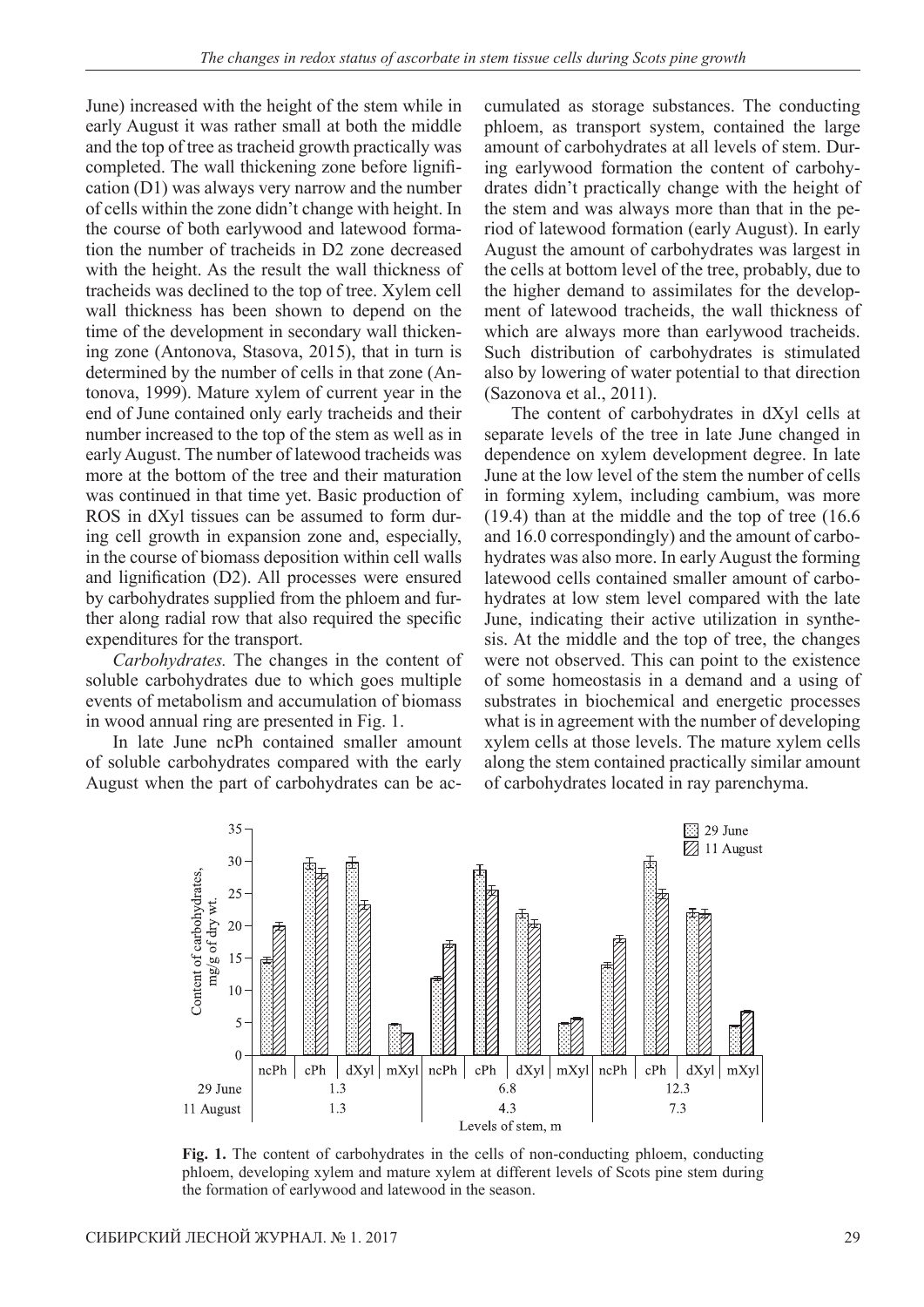Soluble sugars through various metabolic reactions directly link with the production rates of ROS and with anti-oxidative processes. The variations in sugar levels have been likely connected with the changes of ROS production and with modification the expression of genes involved in the response to abiotic stress (Couerée et al., 2006) because sugars are supposed to act as regulators of gene expression in plants (Koch, 1996). On the other hand, such sugars as mannose and galactose are the source of AsA production through D-mannose / L-galactose pathway (Smirnoff-Wheeler pathway) with oxidation of L-galactose to L-galactono-1, 4-lactone, which is converted in turn into ascorbate by L-galactono-1, 4-lactone dehydrogenase (Baig et al., 1970; Smirnoff et al., 2001; Parsons, Fry, 2012).

The direct source of AsA can be uronic (galacturonic and glucuronic) acids themselves, which present in ethanol-soluble substances together with sugars and which change oppositely with AsA during early and late tracheid development in pine stem (Antonova et al., 2009). Galacturonic acid are supposed to be the one of main source of AsA using galactose residues eliminated from such galactosecontained carbohydrates as raffinose and stachyose (Antonova, 2012).

*Cellular redox status of ascorbate* in the tissues along radial and vertical directions of pine stem was estimated as AsA content and the ratio of AsA/ (AsA + DHA). The data are presented in Fig. 2.

The content of AsA and  $AsA/(AsA + DHA)$  ratio within the cells of the tissues have been found to change along radial and vertical directions of the stem in the dependence on the type of forming wood. At the bottom of the tree in the radial direction ncPh cells contained certain quantity of AsA probably due to the presence of phloem parenchyma ray cells in which an accumulation or a destruction of the starch granules occured. Fulfilling of transport function Phc contained the most of AsA. Both in ncPh and in cPh AsA was more during early- than latewood formation. AsA in dXyl cells was considerably less compared with cPh cells in earlywood cells and especially in forming latewood. In late June the ratio of  $AsA/(AsA + DHA)$  was the most in cPh in both forming wood type, demonstrating some balance between ROS, produced in functioning phloem cells, and in oxidation-reduction reactions in AsA-DHA cycle. In early August, in contrast, the ratio was highest in dXyl cells, indicating enhance in AsA and relative decrease in DHA.

At consecutive developmental stages of cells AsA has been found to increase during late tracheid maturation in line with completing of lignification and to decrease with of earlywood cell development in line with the strengthening of lignification (Antonova et al., 2009, 2014). That is in agreement with observation what until AsA is available for hydrogen peroxide the processes of cross-linking and polymerization in the cell wall are retard-



**Fig. 2.** The content of AsA and the ratio of AsA/(AsA + DHA) in the cells of non-conducting phloem, conducting phloem, developing xylem and mature xylem at different levels of Scots pine stem during the formation of earlywood and latewood in the season.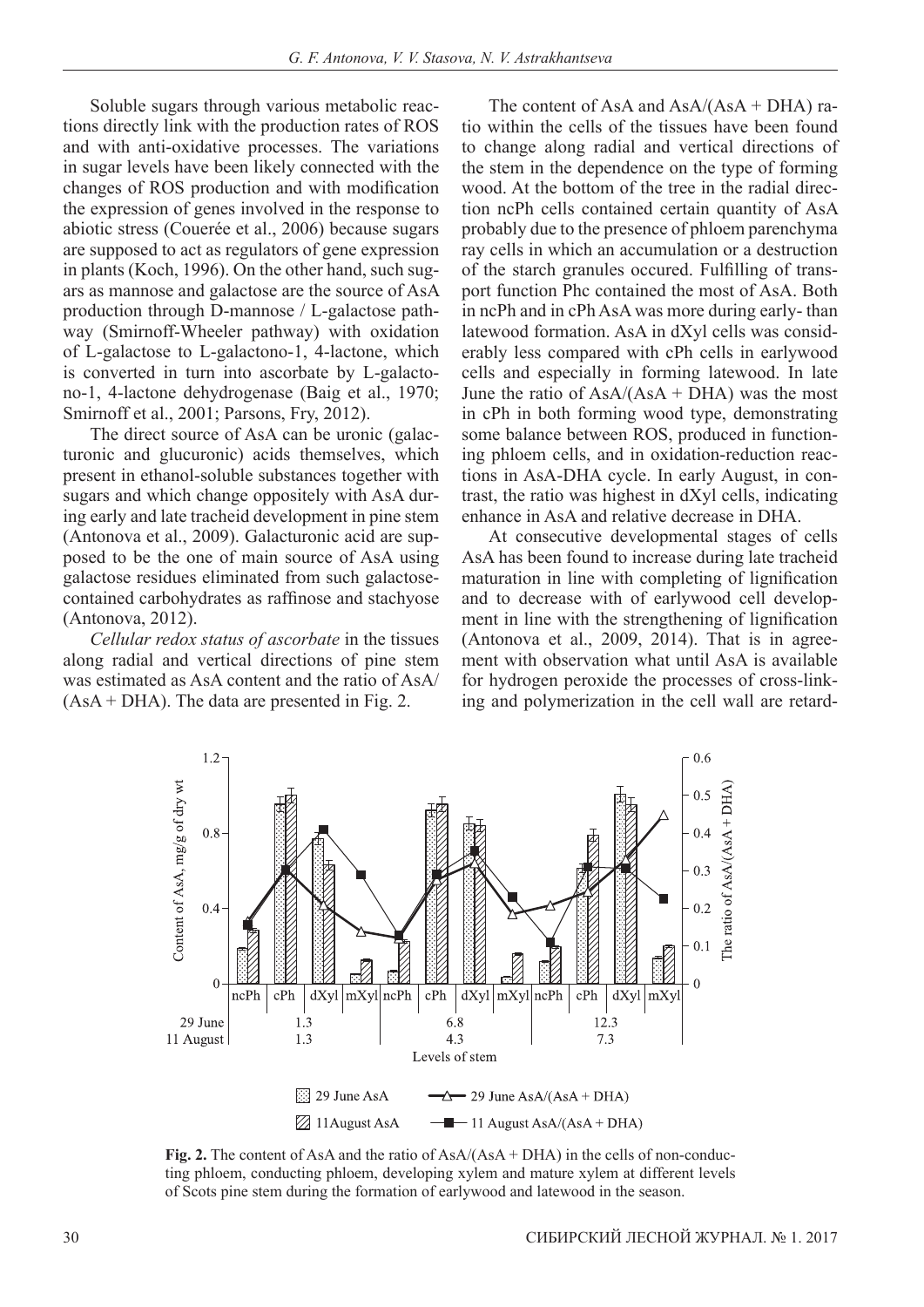ed (Takahama, Oniki, 1997; Zarra et al., 1999). Probably, ROS production and the changes in AsA/(AsA + DHA) ratio in early August depended on the large number of cells in D2 stage in cell wall thickening zone, where wall structural components and lignin were deposited (26–28 cells). On the contrary, in late June D2 stage contained 8–9 cells (Table).

According to literature data the redox-potential of the apoplastic AsA pool is modulated by both ascorbate oxidase (AO) and peroxidase activities (APX) and is under the influence of external and internal stimuli (Pignocchi et al., 2006). The functioning of AO, ascorbate peroxidase I and ascorbate peroxidase III, involved in AsA oxidation in the apoplast, differs in dependence on substrate available and cell developmental stage (Córdoba-Pedregosa et al., 2003; Ros Barceló et al., 2004). Peroxidase may promote the late steps of xylogenesis in the response to generated hydrogen peroxide (Sterjiades et al., 1993). The ability of apoplastic ascorbate to modulate  $H_2O_2$  concentration has been shown in a cell culture of *Picea abies* (Kärkönen, Fry, 2006). AO was assumed to interfere in lignin deposition in both earlywood and latewood at the beginning process whereas APX at last steps of that and APX acts more in latewood than earlywood lignification (Antonova et al., 2014).

In apoplast AsA is successively oxidized to monodehydroascorbate (MDHA) and DHA. MDHA is reduced enzymatically to AsA by MDAR using both NADH and NADPH as electron donors. MDHA can also spontaneously disproportionate to AsA and dehydroascorbate (DHA) (Noctor, Foyer, 1998; Foyer, Noctor, 2003). DHA is transported into the cytosol and then in mitochondria where AsA regeneration is catalysed by dehydroascorbate reductase (DHAR) (Rautenkranz et al., 1994; Horemans et al., 2000). From the cytosol, AsA is transported into the apoplast along the concentration gradient (Arrigoni, 1994). The drought increases the activity of APX and monodehydroascorbate reductase (MDHAR) (Baisak et al., 1994) as well as DHAR and glutathione reductase (Pastori, Trippi, 1992; Sharma, Dubey, 2005). DHAR catalyzes the reduction of DHA to AsA using GSH, reduced by glutathione reductase (GR) in GSH-GSSG cycle, being thus the enzyme which consolidates the processes of reduction of AsA and oxidation of GSH in AsA-glutathione cycle. In turn GR is considered as the key enzyme in AsA-GHS cycle (Asada, 2006; Chalapathi Rao, Reddy, 2006) and the rate-limiting enzyme of this cycle (Romero-Puertas et al., 2006). The activity of APX, MDHAR, DHAR and GR can

be probably different in cell compartments due to transient changes in ascorbate-glutathione cycle (Foyer, Noctor, 2011). This may be also due to the reaction of the membranes to a modification of water potential gradient and solutes inside and outside of cells.

The distinction in the interrelation of AsA and DHA in dXyl cells can be the consequence of the differences in synthesis, reduction and transport of AsA and DHA under the changes in water potential into both apoplast and inside cell compartments that influences the transport of the compounds trough the membranes. The transport of DHA has been found to be inhibited by glucose because the transport of DHA and glucose in plant mitochondria depends on the one or closely related transporter(s) (Szarka et al., 2004). On the other hand the DHA carrier through plant plasma membrane is distinct from the plant Glc transporters (Horemans et al., 2008). The pool of Glu in the carbohydrate composition has been shown to decrease to mXyl during late tracheid development (Antonova, 1999) as well as the carbohydrate pool itself (Fig. 1). This may promote to DHA transport through mitochondrial membranes in apoplast where AsA pool is restored by DHAR. However, the rate of AsA transport across the plasmalemma and tonoplast has been found to be lower than DHA (Rautenkranz et al., 1994). In addition, the AsA pool produced by DHA restoration is supposed to be probably not completely equivalent to the AsA pool produced via L-galacto-y-lactone (Paciolla et al., 2001). In the same time glutathioneindependent pathway for DHA reduction has been found to exist *in vivo* and to be present together with a glutathione-driven DHA reduction (Potters et al., 2004). The possibile loss of DHA in reaction chain can't be also excluded since DHA is considered as unstable molecule and undergoes spontaneous and irreversible hydrolysis to 2, 3-diketogulonic acid and further oxidation to oxalic acid (Deutsch, 1998; Parsons, Fry, 2012). It can be assumed that the appearance of oxalic crystals in non-conducting phloem in conifers is the result of such transformation of DHA.

It is interesting that benzoic acid arising as the result of ß-oxidation of p-hydroxycinnamic acids enlarges the permeaility of cell membranes (Glass, Dunlop, 1974). This can promote the transfer of reduced AsA in apoplast. The pool of benzoic acid has been found to increase from the beginning to the end of latewood tracheid lignification in line with enhance of AsA pool (calculated per cell) and with the decrease of deposition lignin rate in pine and larch (Antonova, 2012; Antonova et al., 2014). All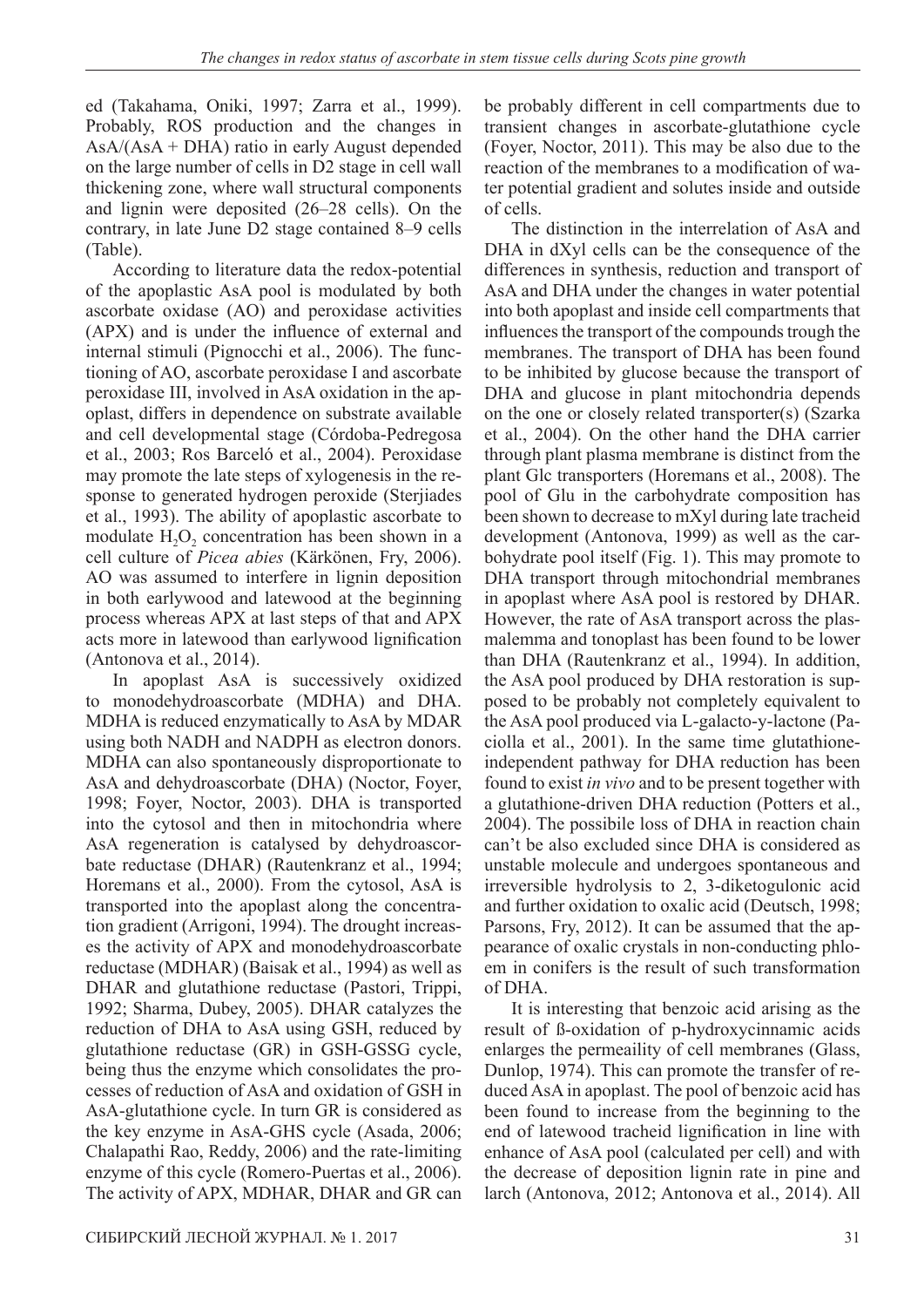these cellular events, taken together, can explain the increase of  $AsA/(AsA + DHA)$  ratio in dXyl in early August compared with dXyl in late June.

At the other levels of the stem along radial direction AsA and its relationship with DHA change individually that point to own redox-potential within the cells of functioning tissues. At the middle of the stem cPh cells also contained more AsA than the cells of other tissues and the ratio of the acids was practically the same in the course of two type of wood formation. Although AsA within the cells of early dXyl as well as of late dXyl was less by comparison with cPh the ratio  $AsA/(AsA + DHA)$ in dXyl cells was more compared with cPh cells and that was a little more in dXyl in late June than that in early August. This is evidence of the differences in the functioning of redox-system within the cells of conducting and developing tissues.

At the top of the tree AsA pool in cPh during early tracheid development was considerably less as compared with middle level. AsA/(AsA + DHA) ratio was also less. In this time not only conducting phloem cells take part in transport system but possibly a part of non-conductive cells. This can explain increased ratio of AsA/(AsA + DHA) in ncPh cells (Fig. 2). In early August cPh cells contained more AsA and the acid ratio was higher in 1.5 times compared with late June. It is may be that at the beginning of August all growth processes in the shoots and the formation of assimilative apparatus were completed and the transport system worked with full loading.

Along the stem the content of AsA in ncPh cells at all levels was always less during earlywood than latewood formation but it was more than in mXyl cells at the same sites. In late June the AsA pool in cPh at the bottom of the tree was practically similar to that at the middle level whereas at upper level decreased substantially compared with middle level. In early August AsA in cPh cells decreased to the top of the tree. The ratio of  $AsA/(AsA + DHA)$  decreased to top level of the stem during earlywood development and was practically the same in forming latewood. The AsA pool in dXyl cells increased from the bottom to the tope of the stem during earlywood formation whereas that in latewood cells increased to the middle level and then didn't change. At the same time the ratio of acids increased from the bottom to the middle of the tree and didn't practically change at the top.

In latewood cells the acid ratio was the highest at the bottom of the stem, decreased considerably to the middle level and lessened to the top of the tree. The cells of mXyl contained a few AsA. Nevertheless the ratio of the acids increased subsequently in early mXyl at the top of the stem, especially sharply in mature earlywood at the upper level, probably because of a large number of the cells not completed their development. In mature latewood this ratio decreased from the bottom to the middle of the stem and then was practically similar at the upper level. Such divergence in the variation of AsA content and the ratio of  $\text{AsA}/(\text{AsA} + \text{DHA})$  along the stem points to some differences in oxidation-reduction reactions in redox-system of cells at separate stem levels leading to the distinctions in xylem cell development (Table).

One of the reasons of the changes in metabolism during early and latewood formation along the stem can be distinctions in the levels of the hormones. In *Pinus contorta* the changes in indol-3-yl-acetic (IAA) and abscisic acids was considered in relation to seasonal cambium activity and xylem development (Savidge, Wareing, 1984). The substantial change in the relation of hormones has been found to occur in the period when cell expansion growth is over. The changes in the availability of water at the top of stem due to active transpiration in the period, when water reserves in soil was exhausted, provoke a modification in cellular metabolism and in particular in low content of IAA. The diminishing in IAA is resulted from the increase in IAA-oxidase. So, the activity of IAA-oxidase increased in the tissues of Scots pine seedlings under conditions of short-time water stress (artificial drought) in rhizosphere equally with the activity of peroxidase, malate dehydrogenase, ß-glucosidase (Sudachkova et al., 2012). According to Aloni et al. (2006) polar transport of IAA downward via the cambium to the root tips induces and controls wood formation. The vascular tissue continuity along the plant axis is a result of the steady polar flow of IAA from leaves to roots. Auxin is thought to act as a significant component stimulating transcriptions of a large number of genes (Hagen, Guilfoyle, 2002) and to play role of an integrator in the activities of multiple phytohormones (Jaillais, Chory, 2010). However, it should be admitted that the physical signals such as water potential and osmotic pressure are the firsts, which exert impact on apoplast and plasmalemma, and what in turn modulates biochemical and morphological processes trough electron-transport chain.

#### **CONCLUSION**

Thus, along horizontal and vertical directions of pine stem the cellular redox state of ascorbate changed in line with the functions and the devel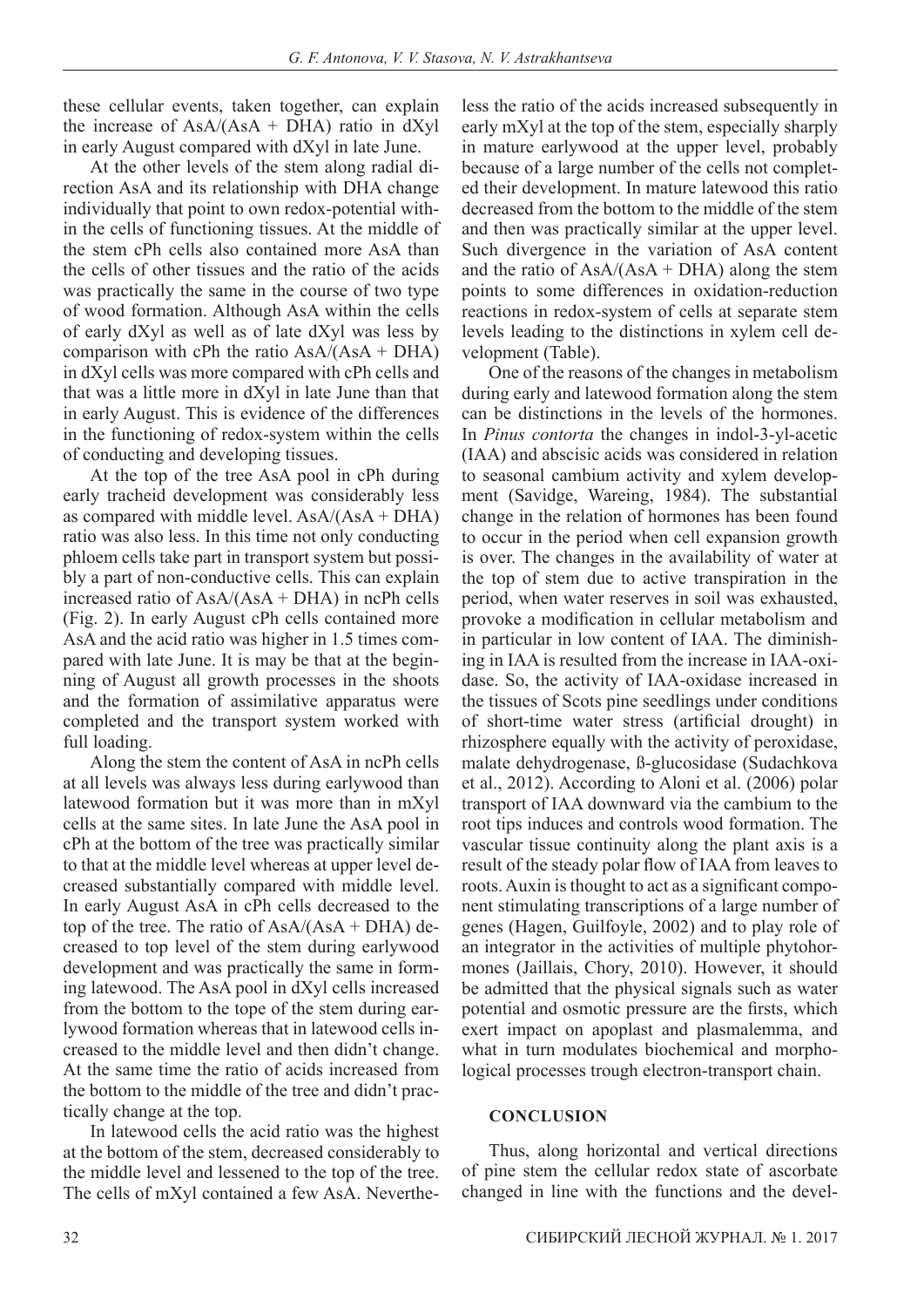opment degree of the tissues and in dependence on earlywood or latewood formation. These changes at different levels of the tree were in agreement with morphological status of the cells in the tissue and the content of soluble carbohydrates. At all levels of the stem the intensity of oxidation-reduction reactions in the cells of non-conducting phloem were higher than in mature xylem cells and less during earlywood than latewood formation. The cells of conducting phloem and forming xylem, as the principal tissues taking part in annual ring wood formation, showed the differences in the ascorbate/dehydroascorbate contents and, as the consequence, in their redox status. The content of ascorbate in conducting phloem during earlywood formation was higher at the low level of the stem and diminished to the top of the tree while in the course of latewood development it was similar at all levels. The ascorbate/dehydroascorbate ratio in the forming xylem cells increased to the top of the tree during the formation of early xylem and decreased in late xylem. Taken together, the data indicate the difference in oxidation-reduction reactions in cellular redox status of ascorbate in the stem tissues leading to the distinctions in xylem cell development and as the result in wood structure along the stem.

## **REFERENCES**

- *Ahmad P., Umar S., Sharma S.* Mechanism of free radical scavenging and role of phytohormones in plant under abiotic stress // Plant Adaptation and Phytoremediation / M. Ashard (Ed.). Springer Science + Business Media B., 2010. P. 99–116. DOI: 10.1007 / 978-90-481-9370-7\_5.
- *Aloni R., Aloni E., Langhans M., Ullrich C. I.* Role of cytokinin and auxin in shaping root architecture: regulating vascular differentiation, lateral root initiation, root apical dominance and root gravitropism // Ann. Bot. 2006. V. 97. P. 883–893.
- *Antonova G. F.* Rost kletok khvoinykh (Cell growth in conifers) / N. E. Sudachkova (Ed.). Novosibirsk: Nauka. Siberian Branch, 1999. 210 p. (in Russian with English abstract).
- *Antonova G. F*. The role of ascorbate in growth and development of cells during the formation of annual rings in coniferous trees // Oxidative stress in plants: causes, consequences and tolerance / Naser A. Anjum, Shahid Umar, Altaf Ahmad (Eds.). New Delhi; Bangalore: I. K. Int. Publ. House Pvt. Ltd., 2012. P. 443–466.
- *Antonova G. F., Chaplygina I. A., Varaksina T. N., Stasova V. V.* Ascorbic acid and xylem development in trunks of the Siberian larch trees // Rus. J. Plant Physiol*.* 2005. V. 52. N. 1. P. 83–92.
- *Antonova G. F., Shebeko V. V.* Usage of cresyl violet for studying of wood formation // Khimiya drevesiny (chemistry of wood). 1981. N. 4. P. 102–105 (in Russian with English abstract).
- *Antonova G. F., Stasova V. V.* Effects of environmental factors on wood formation in Scots pine stems // Trees*.* 1993. V. 7. N. 4. P. 214–219.
- *Antonova G. F., Stasova V. V.* Effect of environmental factors on wood formation in larch (*Larix sibirica* Ldb.) stems // Trees. 1997. V. 11. N. 8. P. 462–468.
- *Antonova G. F., Stasova V. V*. Seasonal development of phloem in Scots pine stem // Rus. J. Development. Biol. 2006. V. 37. N. 5. P. 306–320.
- *Antonova G. F., Stasova V. V.* Seasonal distribution of processes responsible for radial diameters and wall thickness of Scots pine tracheids // Sibirskij Lesnoj Zurnal (Sib. J. For. Sci.). 2015. N. 2. P. 33–40 (in English with abstract in Russian). DOI: 10.15372/SJFS20150203
- *Antonova G. F., Stasova V. V., Varaksina T. N.* Ascorbic acid and development of xylem and phloem cells in the pine trunk // Rus. J. Plant Physiol. 2009. V. 56. N. 2. P. 190–199.
- *Antonova G. F., Varaksina T. N., Zheleznichenko T. V., Stasova V. V*. Lignin deposition during earlywood and latewood formation in Scots pine stems // Wood Sci. Technol. 2014. V. 48. N. 5. P. 919–936. DOI: 10.1007/s00226-014-0650-3.
- *Arrigoni O*. Ascorbate system and plant development // J. Bioenerg. Biomembr. 1994. V. 26. N. 4. P. 407–419.
- *Asada K*. Production and scavenging of reactive oxygen species in chloroplasts and their functions // Plant Physiol. 2006. V. 141. N. 2. P. 391–396.
- *Atkin O. K., Macherel D*. The crucial role of plant mitochondria in orchestrating drought tolerance // Ann. Bot. 2009. V. 103. N. 4. P. 581–597.
- *Baig M. M., Kelly S., Loewus F. A.* L-Ascorbic acid biosynthesis in higher plants from l-gulono-1, 4-lactone and l-galactono-1, 4-lactone // Plant Physiol. 1970. V. 46. N. 2. P. 277–280.
- *Baisak R., Rana D., Acharya P. B., Kar M*. Alterations in the activities of active oxygen scavenging enzymes of wheat leaves subjected to water stress // Plant Cell Physiol. 1994. V. 35. N. 3. P. 489–495.
- *Boyer J. S*. Cell enlargement and growth-induced water potentials // Physiologia Plantarum. 1988. V. 73. N. 2. P. 311–316. DOI: 10.1111/j.1399- 3054.1988.tb00603.x.
- *Chalapathi Rao A. S. V., Reddy A. R.* Glutathione reductase: a putative redox regulatory system in plant cells // Sulfur assimilation and abiotic stress in plants / N. A. Khan, S. Singh, S. Umar (Eds.). Berlin; Heidelberg: Springer, 2006. P. 111–147.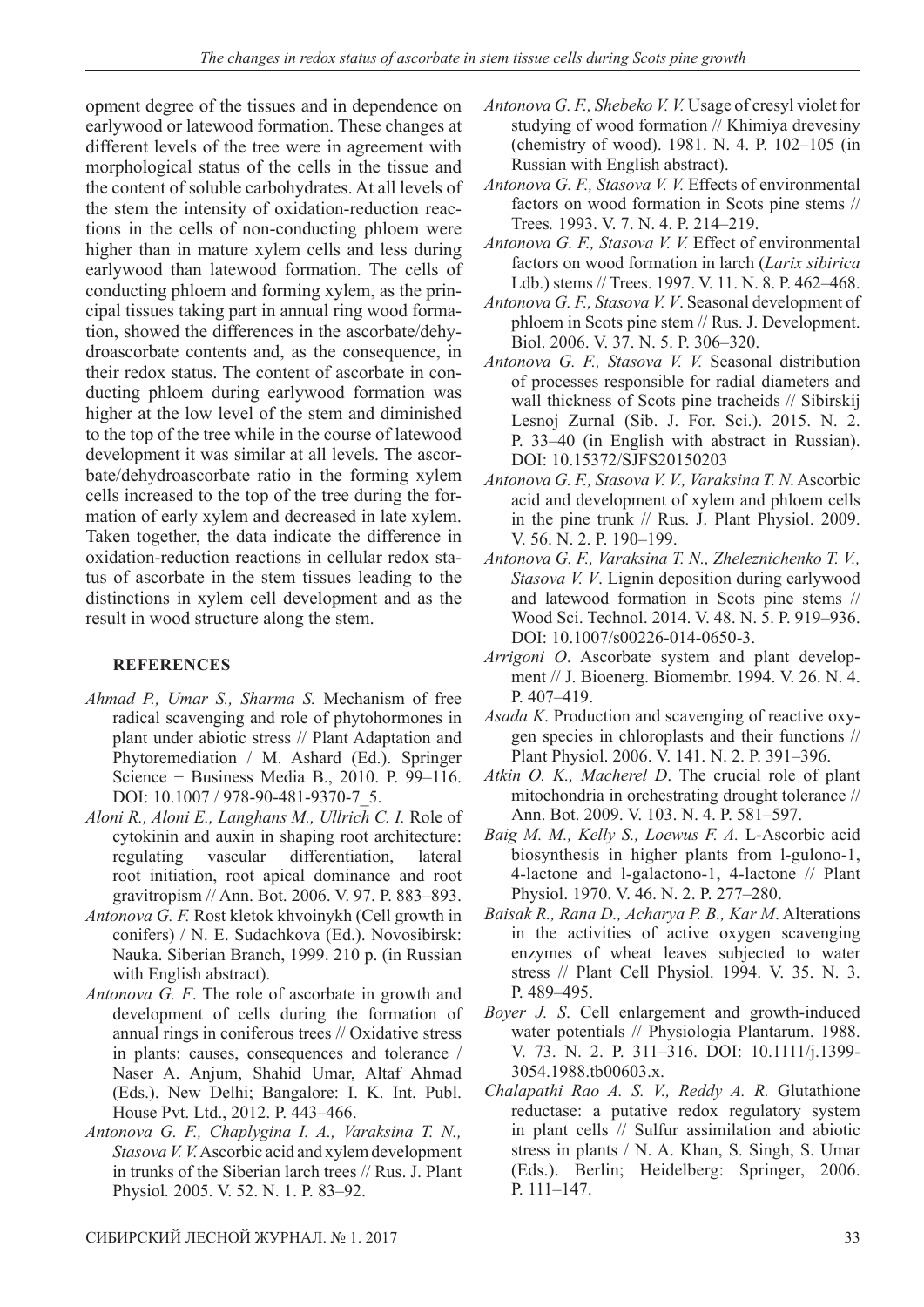- *Córdoba-Pedregosa M. D. C., Córdoba F., Villalba J. M., González-Reyes J. A*. Zonal changes in ascorbate and hydrogen peroxide contents, peroxidase and ascorbate-related enzyme activities in onion roots // Plant Physiol. 2003. V. 131. N. 2. P. 697–706.
- *Cosgrove D.* Biophysical control of plant cell growth // Ann. Rev. Plant Physiol. 1986. V. 37. P. 377–405.
- *Cosgrove D*. Assembly and enlargement of the primary cell wall in plants // Ann. Rev. Cell Dev. Biol. 1997. V. 9. P. 1031–1041.
- *Couerée I., Sulmon C., Gouesbet G., Amrani A. El.* Involvement of soluble sugars in reactive oxygen species balance and responses to oxidative stress in plants // J. Exp. Bot. 2006. V. 57. N. 3. P. 449– 459. DOI:10.1093/jxb/erj027
- *De Gara L., Paciolla C., De Tullio M. C., Motto M., Arrigoni O*. Ascorbate-dependent hydrogen peroxide detoxification and ascorbate regeneration during germination of a highly productive maize hybrid: evidence of an improved detoxification mechanism against reactive oxygen species // Physiologia Plantarum. 2000. V. 109. N. 1. P. 7–13.
- *De Pinto M. C., De Gara L.* Changes in the ascorbate metabolism of apoplastic and symplastic spaces are associated with cell differentiation // J. Exp. Bot. 2004. V. 55. N. 408. P. 2559–2569.
- *Deutsch J. C*. Spontaneous hydrolysis and dehydration of dehydroascorbic acid in aqueous solution // Anal. Biochem. 1998. V. 260. N. 2. P. 223–229.
- *Duan B., Yang Y., Lu Y., Korpelainen H., Berninger F., Li C*. Interactions between drought stress, ABA and genotypes in *Picea asperata* // J. Exp. Bot. 2007. V. 58. N. 11. P. 3025–3036.
- *Dubois M., Gilles R. A., Hamilton J. K., Rebers P. A., Smith F*. Colorimetric method for determination of sugars and related substances // Anal. Chem. 1956. V. 28. N. 3. P. 350–356.
- *Foyer C. H., Noctor G*. Redox sensing and signalling associated with reactive oxygen in chloroplasts, peroxisomes and mitochondria // Physiol. Plant. 2003. V. 119. N. 3. P. 355–364.
- *Foyer C. H., Noctor G.* Redox homeostasis and antioxidant signaling: a metabolic interface between stress perception and physiological responses // The Plant Cell. 2005. V. 17. N. 7. P. 1866–1875.
- *Foyer C. H., Noctor G.* Ascorbate and glutathione: The heart of the redox hubl // Plant Physiol. 2011. V. 155. N. 1. P. 2–18. DOI: http://dx.doi. org/10.1104/ pp.110.167569/
- *Glass A. D. M., Dunlop J*. Influence of phenolic acids on ion uptake. Depolarization of membrane potential // Plant Physiol. 1974. V. 54. N. 6. P. 855–858.
- *Gregg B. M., Dougherty P. M., Hennessey T. C.* Growth and wood quality of young loblolly pine trees in relation to stand density and climatic factors // Can. J. For. Res. 1988. V. 18. N. 7. P. 851–858.
- *Hagen G., Guilfoyle T*. Auxin-responsive gene expression: genes, promoters and regulatory factors // Plant Molecul. Biol. 2002. V. 49. N. 3. P. 373–385.
- *Horemans N., Foyer C. H., Potters G., Asard H.* Ascorbate function and associated transport systems in plants // Plant Physiol. Biochem. 2000. V. 38. N. 7. P. 531–540.
- *Horemans N., Szarkab A., De Bocka M., Raeymaekersa T., Potters G., Levined M., Banheґgyie G., Guiseza Y*. Dehydroascorbate and glucose are taken up into *Arabidopsis thaliana* cell cultures by two distinct mechanisms // FEBS Letters. 2008. V. 582. N. 18. P. 2714–2718.
- *Jaillais Y., Chory J*. Unraveling the paradoxes of plant hormone signaling integration // Nat. Struct. Molecul. Biol. 2010. V. 17. N. 6. P. 642–645.
- *Jimenez A., Hernandez J. A., Pastori G., del Rio L. A., Sevilla F*. Role of the ascorbate-glutathione cycle of mitochondria and peroxisomes in the senescence of pea leaves // Plant Physiol. 1998. V. 118. N. 4. P. 1327–1335.
- *Kaibijainen L. K., Sazonova T. A*. Variation of water potential in system «soil-plant-atmosphere» // Lesovedenie (Rus. J. For. Sci.). 1993. N. 4. P. 41–47 (in Russian with English abstract).
- *Kärkönen A., Fry S*. C. Effect of ascorbate and its oxidation products on  $H<sub>2</sub>O<sub>2</sub>$  production in cellsuspension cultures of *Picea abies* and in the absence of cells // J. Exp. Bot. 2006. V. 57. N. 8. P. 1633–1644.
- *Kärkönen A., Kuchitsu K.* Reactive oxygen species in cell wall metabolism and development in plants // Phytochemistry. 2015. V. 112. P. 22–32. http:// dx.doi.org/10.1016/j.phytochem.2014.09.016
- *Keles Y., Oncel I*. Response of antioxidative defense system to temperature and water stress combinations in wheat seedlings // Plant Sci. 2002. V. 163. N. 4. P. 783–790.
- *Koch K. E*. Carbohydrate-modulated gene expression in plants // Annual Rev. Plant Physiol. Plant Molecul. Biol. 1996. V. 47. P. 509–540.
- *Kramer P. J., Kozlowski T. T*. Physiology of woody plants. N. Y.; San-Francisco; L.: Acad. Press, 1979. 811 p.
- *Kumar S., Singla-Pareek S. L., Reddy M. K., Sopory S. K.* Glutathione: biosynthesis, homeostasis and its role in abiotic stresses // J. Plant Biol. 2003. V. 30. P. 179–187.
- *Lyr H., Polster H., Fiedler H.-J*. The physiology of woody plants. Jena: Gustav Fischer Verlag, 1967. 444 p.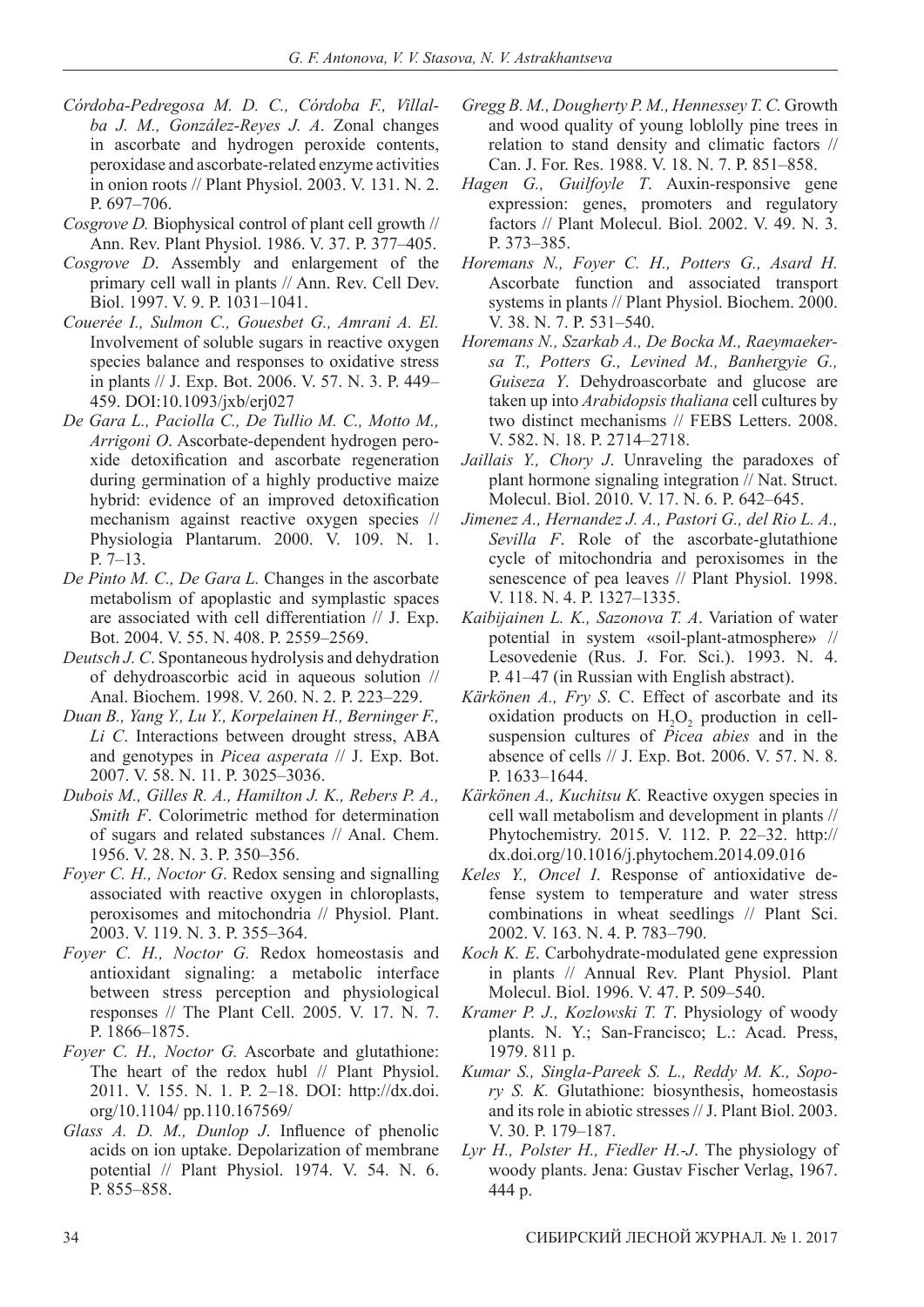- *Meyer A*. The integration of glutathione homeostasis and redox signalling // J. Plant Physiol. 2008. V. 165. N. 13. P. 1390–1403. DOI:10.1016/j. jplph.2007.10.015
- *Miller G., Suzuki N., Ciftci-Yilmaz S., Mittler R*. Reactive oxygen species homeostasis and signaling during drought and salinity // Plant, Cell & Environ. 2010. V. 33. N. 4. P. 453–467.
- *Nobel P. S.* Plant cell physiology: a physiological approach. San Francisco: W. H. Freeman, 1970. 267 p.
- *Noctor G., Foyer C. H*. Ascorbate and glutathione: keeping active oxygen under control // Annual Rev. Plant Physiol. Plant Molecul. Biol. 1998. V. 49. P. 249–279.
- *Noctor G., Foyer C. H*. Intracellular redox compartmentation and ROS-related communication in regulation and signaling // Plant Physiol. April 2016. DOI: 10.1104/pp.16.00346
- *Nonami H., Boyer J. S*. Primary events regulating growth at low water potential // Plant Physiol. 1990*a*. V. 93. N. 4. P. 1600–1609.
- *Nonami H., Boyer J. S.* Wall extensibility and cell hydraulic conductivity decrease in enlarching stem tissue at low water potential // Plant Physiol. 1990*b*. V. 93. N. 4. P. 1610–1619.
- *Paciolla C., de Tullio M., Chiappetta A., Innocenti A. M., Bitonti V. B., Liso R. Arrigoni O*. Shortand long-term effects of dehydroascorbate in *Lupinus albus* and *Allium cepa* roots // Plant Cell Physiol. 2001. V. 42. N. 8. P. 857–863.
- *Parsons H. T., Fry S. C*. Oxidation of dehydroascorbic acid and 2, 3-diketogulonate under plant apoplastic conditions // Phytochemistry. 2012. V. 75. P. 41–49.
- *Pastori G. M., Trippi V. S*. Oxidative stress induces high rate of glutathione reductase synthesis in a drought resistant maize strain // Plant Cell Physiol. 1992. V. 33. N. 7. P. 957–961.
- *Pignocchi C., Kiddle G., Hernández I., Foster S. J., Asensi A., Taybi T., Barnes J., Foyer C. H*. Ascorbate oxidase-dependent changes in the redox state of the apoplast modulate gene transcript accumulation leading to modified hormone signaling and orchestration of defense processes in tobacco // Plant Physiol. 2006. V. 141. N. 2. P. 423–435.
- *Potters G., Horemans N., Bellone S., Caubergs J., Trost P., Guisez Y., Asard H*. Dehydroascorbate influences the plant cell cycle through a glutathione-independent reduction mechanism // Plant Physiol. 2004. V. 134. N. 4. P. 1479–1487.
- *Rautenkranz A. A. F., Li L., Machler F., Martinoia A., Oertli J. J*. Transport of ascorbic and dehydroascorbic acids across protoplast and vacuole membranes isolated from barley

(*Hordeum vulgare* L. cv. Gerbel) leaves // Plant Physiol. 1994. V. 106. N. 1. P. 187–193.

- *Roe J. H., Oesterling M. J*. The determination of dehydroascorbic acid and ascorbic acid in plant tissues by the 2, 4-dinitrophenylhydrozine method // J. Biol. Chem. 1944. V. 152. P. 511–517.
- *Romero-Puertas M. C., Corpas F. J., Sandalio L. M., Leterrier M., Rodriguez-Serrano M., del Rio L. A., Palma J. M*. Glutathione reductase from pea leaves: response to abiotic stress and characterization of the peroxisomal isozyme // New Phytol. 2006. V. 170 N. 1. P. 43–52.
- *Ros Barceló A., Gómez Ros L.V., Gabaldón C., López S. M., Pomar F., Carrión J. S., Pedreño M. A*. Basic peroxidases: the gateway for lignin evolution? // Phytochemistry Rev. 2004. V. 3. N. 1. P. 61–78.
- *Savidge R. A., Wareing P. F*. Seasonal cambial activity and xylem development in *Pinus contorta* in relation to endogenous indol-3-yl-acetic acid and (S)-abscisic acid levels // Can. J. For. Res. 1984. V. 64. N. 5. P. 676–682.
- *Sazonova T. A., Bolondinskii V. K., Pridacha V. B*. Ekofiziologicheskaya Kharakteristika sosny obyknovennoi (eco-physiological characteristics of Scots pine). Petrozavodsk: VERSO, 2011. 206 p. (in Russian with title and abstract in English).
- *Schopfer P*. Hydroxyl radical-induced cell-wall loosening *in vitro* and *in vivo*: implications for the control of elongation growth // The Plant J. 2001*.* V. 28. N. 6. P. 679–688.
- *Schulze E.-D., Čermak J., Matussek R., Penka M., Zimmermann R., Vasícek F., Gries W., Kučera J*. Canopy transpiration and water flux in the xylem of the trunk of *Larix* and *Picea* trees – a comparison of xylem flow, porometer and cuvette measurement // Oecologia. 1985. V. 66. N. 4. P. 475–483.
- *Sharma P., Dubey R. S*. Drought induces oxidative stress and enhances the activities of antioxidant enzymes in growing rice seedlings // Plant Growth Regul. 2005. V. 46. N. 3. P. 209–221.
- *Smirnoff N*. The role of active oxygen in the response of plants to water deficit and desiccation // New Phytol. 1993. V. 125. N. 1. P. 27–58.
- *Smirnoff N., Conklin P. L., Loewus F. A*. Biosythesis ascorbic acid in plants: a renaissance // Ann. Rev. Plant Physiol. Plant Molecul. Biol. 2001. V. 52. P. 437–467.
- *Sterjiades R., Dean J. F. D., Gamble G., Himmelsbach D. S., Eriksson K-EL*. Extracellular laccases and peroxidases from sycamore maple (*Acer pseudoplatanus*) cell-suspension cultures // Planta. 1993. V. 190. N. 1. P. 75–87.